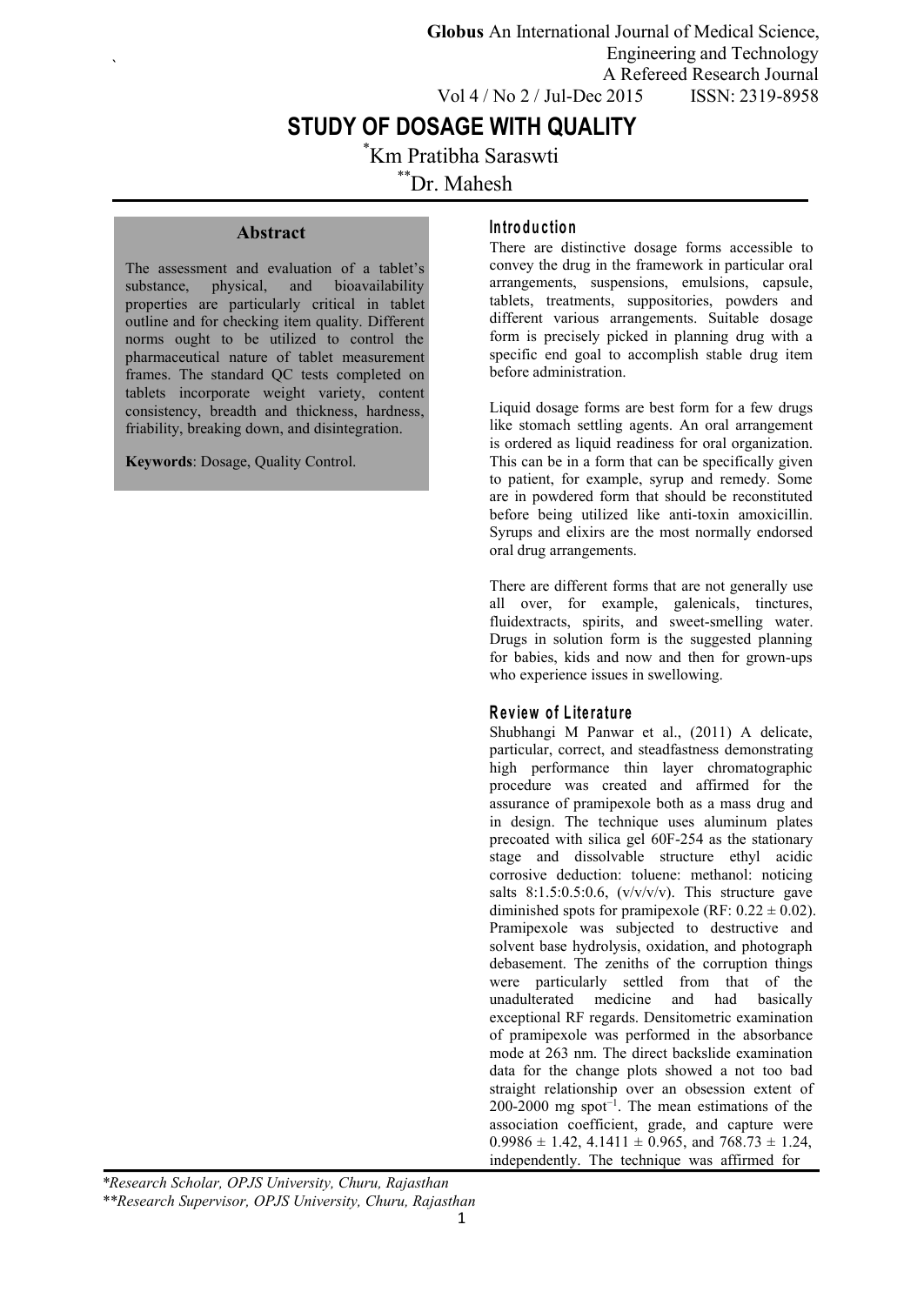precision, power, and recovery. The most distant purpose of acknowledgment and limit of quantitation were  $30$  and  $200$  mg spot<sup>-1</sup>, independently. Quantifiable examination exhibited that the procedure is repeatable, particular, and can disengage the pharmaceutical from its defilement things and can be used to screen consistent quality.

 $\sum_{i=1}^{n} a_i$ 

An E Gindy et al., (2013) A basic, specific, delicate, exact, and exact RP-HPLC technique was created for determination of Ethamsylate (ET) in human bosom drain tests. Test readiness comprised of mixing parallel volumes of drain with acetonitrile completed by filtration 3000 Da atomic mass cut off channels. The strategy utilizes C18 section (5<br>um molecule measure) at encompassing µm molecule measure) at encompassing temperature with portable stage consisting of 7.0 M dibasic sodium phosphate, changed in accordance with pH  $3.0$  using phosphoric corrosive  $8.15$  mM tetraheptylammonium bromide in acetonitrile  $(50:50 \text{ v/v})$ , at a stream rate of 1.0 mL/min. Quantitation was accomplished with UV identification at 300 nm in light of pinnacle territory with linear adjustment bend at the focus scope of 0.08-20 µg/mL. The proposed strategy was totally approved according to the FDA guidelines and was connected for the determination of ET in bosom drain obtained from bosom feeding moms after oral administration of ET. The bosom drain discharge example of ET was investigated for breastfeeding ladies using the created technique.

C Moorthy et al., (2013) the present examination was expected to build up a high performance liquid chromatographic technique for concurrent estimation of curcumin and quercetin and to actualize the created strategy for the estimation of curcumin and quercetin exemplified in polymeric nanoparticles. Systems: Method progression was finished with different area, stream rate, elution mode, and support dissolvable extent to acquire adequate parcel, assurance and symmetrical zenith of curcumin and quercetin. The made system was affirmed in concurrence with universal meeting on harmonization rule. The made strategy was executed to survey the measure of curcumin and quercetin exemplified in Eudragit E 100 nanoparticles. Results: The perfect<br>chromatographic condition with palatable chromatographic assurance for curcumin (10.276 minutes) and quercetin (2.501 minutes) was proficient when the parcel was passed on utilizing C18 portion at a segment stove temperature of 35°C with an isocratic elution strategy for flexible stage made out of a degassed mix of 0.1% ortho phosphoric destructive and acetonitrile (50:50 v/v) at 1.2 mLmin<sup>-1</sup> stream rate with a total run time of 15  $\frac{15}{100}$  since the init minutes. The made system was endorsed for structure sensibility, precision, exactness, and most distant purpose of area, limit of quantitation, linearity, range and power. The exemplification efficiency of curcumin (79% and 81%) and

, strategy is fundamental, correct, and reproducible quercetin (91% and 98%) was assessed utilizing the made procedure. Conclusion: The made indicative and subsequently can be used for routine examination of curcumin and quercetin in pharmaceutical definition.

## **Qu a lity C o n tro l in D o s ag e F o rm s**

The term quality control (QC) implies the entire of all procedures endeavored to ensure the idea of all components related with the making of a particular pharmaceutical. It secures the maker against pay states and in addition guarantees the patient a shielded and fruitful thing; in this manner, QC is huge to the pharmaceutical business. Different tests are performed at each phase of creation to ensure that quality is not dealt and that Good Manufacturing Practices are taken after. The flexibility of QC from era is seen as major to the pleasing operation of creation.

The assessment and evaluation of a tablet's substance, physical, and bioavailability properties are particularly critical in tablet outline and for checking item quality. Different norms ought to be utilized to control the pharmaceutical nature of tablet measurement frames. The standard QC tests completed on tablets incorporate weight variety, content consistency, breadth and thickness,<br>hardness, friability, breaking down, and hardness, friability, breaking down, and disintegration.

The acknowledgment criteria for the QC trial of an item are by and large in light of pharmacopeia, in house (or maker) breaking points, and details. Different standard QC tests, for example, weight variety, content consistency, distance across and thickness, hardness, friability, breaking down, and disintegration have been performed on tablets to guarantee item quality. HPLC is one of the one of a kind procedures in QC labs because of its effortlessness and simplicity of utilization in pharmaceutical investigation.

Drug absorption from a solid dosage form following oral administration depends on three different factors:

- the arrival of the medication substance from the medication item,
- the dissolution (or solubilization) of the drug under physiological conditions,
- the penetrability of the medication over the gastrointestinal tract

Since the initial two stages are basic, in vitro tranquilize disintegration think about outcomes are helpful to foresee the in vivo performance of the medication. The disintegration test measures the time required for a specific medication joined in an